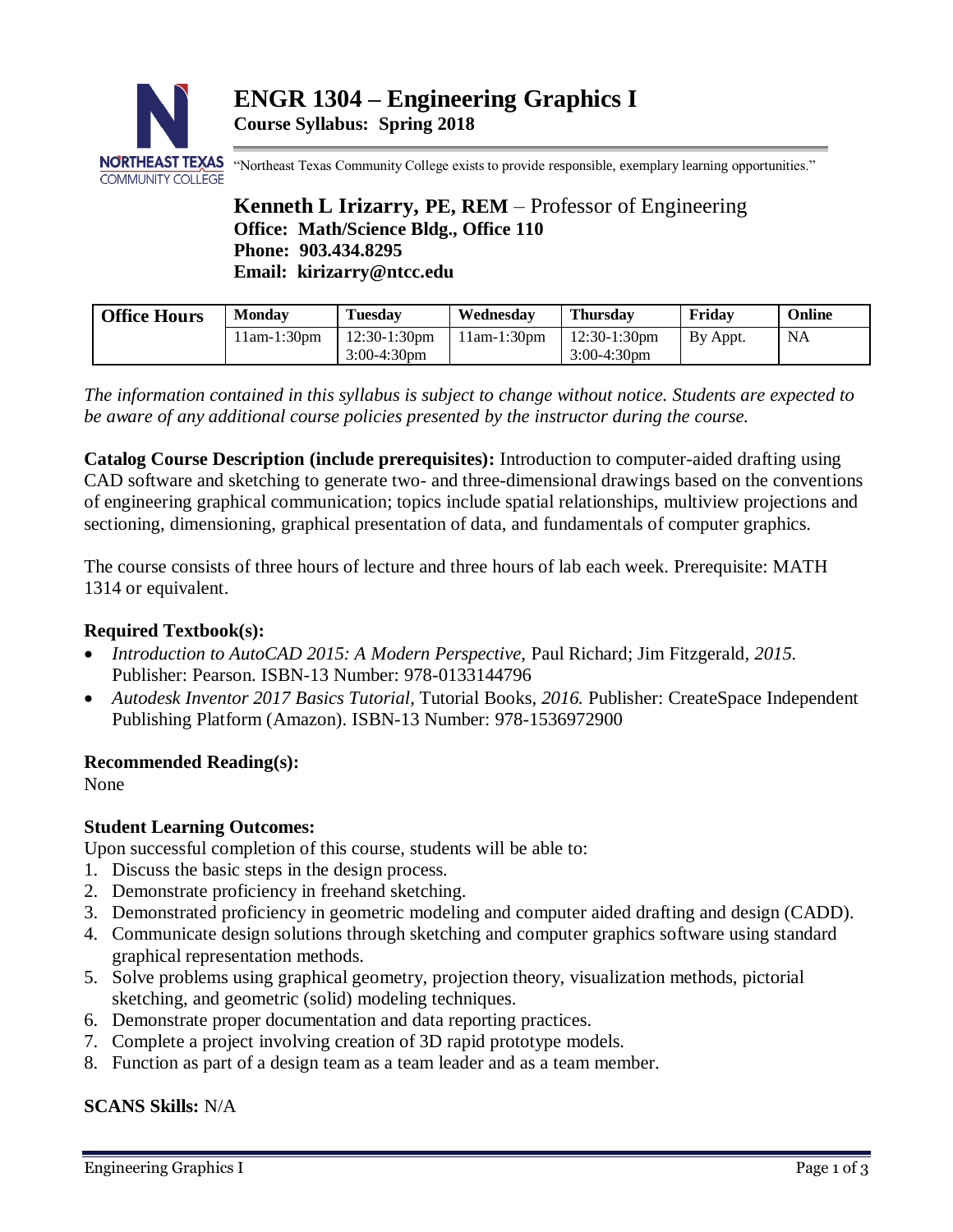# **Course Outline:**

| <b>Chapter</b> | <b>Title</b>                                                                                                 |                | <b>Key Dates*</b> |
|----------------|--------------------------------------------------------------------------------------------------------------|----------------|-------------------|
|                | Course Overview / Intro to AutoCAD / Sketching                                                               |                |                   |
| 2/3            | Quick Start Tutorial / Controlling the Drawing Display                                                       | $\overline{2}$ |                   |
| 4/5            | Basic Drawing Commands / Drawing Tools and Drafting<br><b>Settings / Form Project Teams</b>                  |                |                   |
| 6/7            | Managing Object Properties / Basic Editing Techniques                                                        |                |                   |
| 8              | Advanced Editing Techniques / Exam 1                                                                         | 5              | 2/14/18           |
| 9/10/11        | Drawing and Editing Complex Objects / Pattern Fills and<br>Hatching / Adding Text / Submit Project Proposals |                |                   |
| 12/13          | Multiview Drawings / Dimensioning Drawings                                                                   | 7              |                   |
| 13             | Dimensioning Drawings / Exam 2                                                                               | 8              | 3/7/18            |
|                | <b>Spring Break</b>                                                                                          |                | $3/12 - 3/16$     |
| 1/2            | AutoDesk Inventor Getting Started/Part Modeling Basics                                                       | 9              |                   |
| $\overline{2}$ | Part Modeling Basics / 3D Printer Basics                                                                     | 10             |                   |
| 3              | <b>Assembly Basics / Printing Parts</b>                                                                      | 11             |                   |
| $\overline{4}$ | Creating Drawings / Work in Project Teams                                                                    | 12             |                   |
| 5              | <b>Additional Modeling Tools</b>                                                                             | 13             |                   |
| 7              | Top Down Assembly and Motion Simulation                                                                      | 14             |                   |
|                | <b>Team Project Presentations / Review for Final Exam</b>                                                    | 15             |                   |
|                | <b>Final Exam</b>                                                                                            | 16             | 5/7/18            |

*\*This calendar will be adjusted to the needs of the course. Changes will be based on the course progress. The in-class exam dates could be moved one or two days up or down. The Final Exam date is fixed and will not change.*

#### **Evaluation/Grading Policy:**

| Exams $(2 \t@ 150 \tpt s each)$     | 25% | $300$ pts                    |
|-------------------------------------|-----|------------------------------|
| Team Project                        | 10% | $100$ pts                    |
| Final Exam                          | 20% | $200$ pts                    |
| Drawings/Quizzes/Parts (Approx. 40) | 40% | $400$ pts                    |
|                                     |     | Total 100% 1000 pts possible |

#### **Grading Scale:**

 $A = 90-100\%$ ,  $B = 80-89\%$ ,  $C = 70-79\%$ ,  $D = 60-69\%$ ,  $F = 0-59\%$ 

**Other Course Requirements:** Having access to a personal computer, outside of the classroom, that capable of running AutoCAD will be a valuable asset to the student during the course.

**Student Responsibilities/Expectations:** Regular and punctual attendance at all scheduled classes is expected. Attendance is necessary for successful completion of course work. There is no make-up on in-class quizzes and no allowance to turn in assignments late. Exams missed will be rescheduled only for instances of obvious emergencies, documented illness, and/or NTCC sponsored activities.